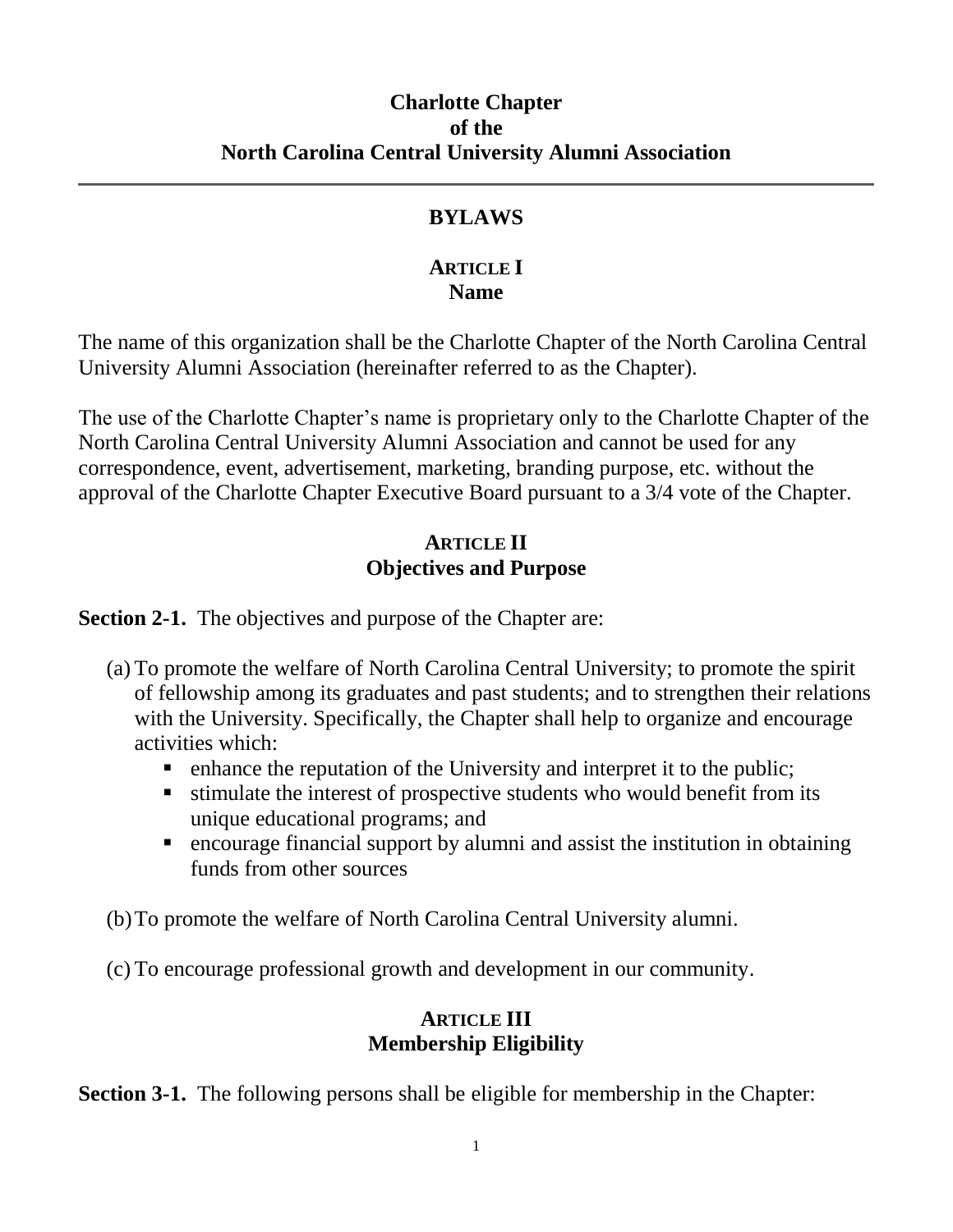(a) All graduates of North Carolina Central University

(b)Former students who have completed at least twenty-four (24) semester hours or thirty-six (36) quarter hours of credit at North Carolina Central University.

## **ARTICLE IV Membership Categories**

**Section 4-1.** Annual membership shall be obtained by the payment of local dues, effective for the duration of the current fiscal year.

**Section 4-2.** Honorary membership shall be bestowed upon persons with the following qualifications:

(a) Recipients of honorary degrees from North Carolina Central University; or (b) Persons not eligible for membership under Article III whom the members of the Chapter consider entitled to recognition by reason of their active interest in promoting the welfare of the Chapter, the University, and its alumni. Such membership is granted by two-thirds vote of the Chapter.

**Section 4-3.** Associate membership shall be bestowed upon such other persons not eligible for membership under Sections 4-1 and 4-2 of this Article whom the Chapter Executive Board considers entitled to recognition by reason of their active interest in promoting the welfare of the University and its alumni. Such membership is granted by two-thirds vote of the Chapter.

#### **ARTICLE V Membership Dues**

**Section 5-1.** For the support of the Chapter in its immediate and ultimate goals, and any other of its activities and special projects with reference to the North Carolina Central University Alumni Association, active members, including graduates and former students (Article III) shall pay annual membership dues at the beginning of each fiscal year. The amount of local membership dues shall be determined by the Chapter, upon recommendation by the Executive Committee.

**Section 5-2.** The Chapter's fiscal year shall coincide with that of the National organization.

**Section 5-3.** With the exception of Chapter officers as designated in Article VII and persons designated as Chapter representatives at Alumni Council and Annual Meetings of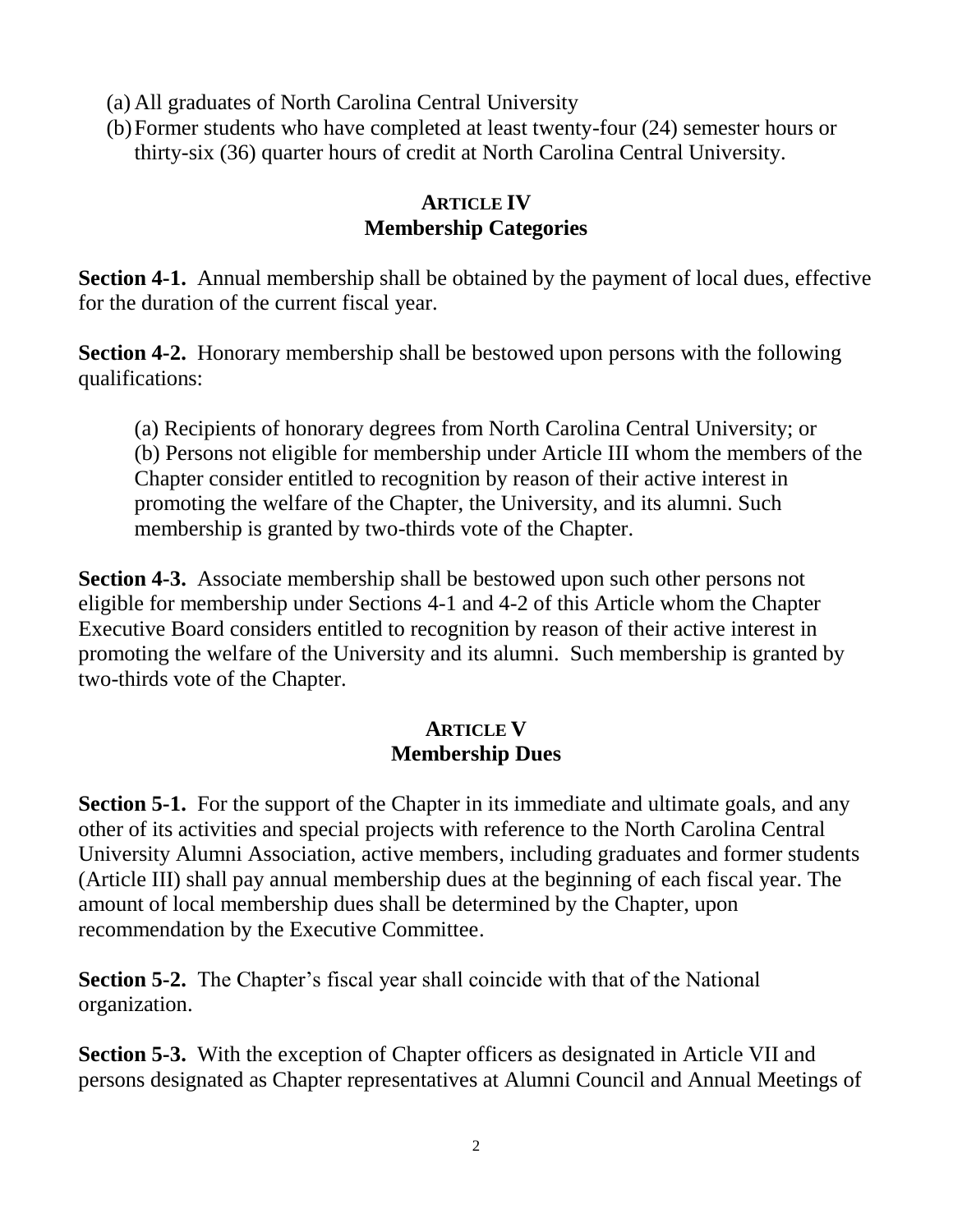the National Association, National Dues are not required for local chapter membership but are encouraged.

# **ARTICLE VI Voting Rights**

**Section 6-1.** All members referred to in Article IV, Section 4-1 and Article V, Section 5-1 shall be entitled to vote on matters pertaining to the operations of the Chapter.

**Section 6-2.** Honorary members and Associate members as designated in Article IV, Sections 4-2 and 4-3 shall not be eligible to vote or to hold office in the Chapter.

## **ARTICLE VII Officers of the Chapter**

**Section 7-1.** All members referred to in Article III shall be eligible to hold office in the Chapter.

**Section 7-2.** The officers of the Chapter shall be President, Vice-President, Recording Secretary, Corresponding Secretary, Financial Secretary, Treasurer, Assistant Treasurer and Parliamentarian.

**Section 7-3.** The chapter officers shall be elected at the regular meeting in June by ballot (majority vote of financial members). The officers shall be sworn in during an installation ceremony immediately following the election.

**Section 7-4.** The officers elected in June shall assume duties at the beginning of the fiscal year and shall preside over the July meeting and all subsequent meetings.

**Section 7-5.** The term of office for each officer shall be two (2) years and shall not exceed two (2) consecutive terms.

**Section 7-6.** All officers of the Chapter must be active (financial) members of the Association (local and national) at the time of election and for the duration of the term of office.

## **ARTICLE VIII Duties of Officers**

**Section 8-1.** The chapter officers shall represent the interests of the members with integrity in managing the affairs of the organization. The duties of each officer shall be as follows: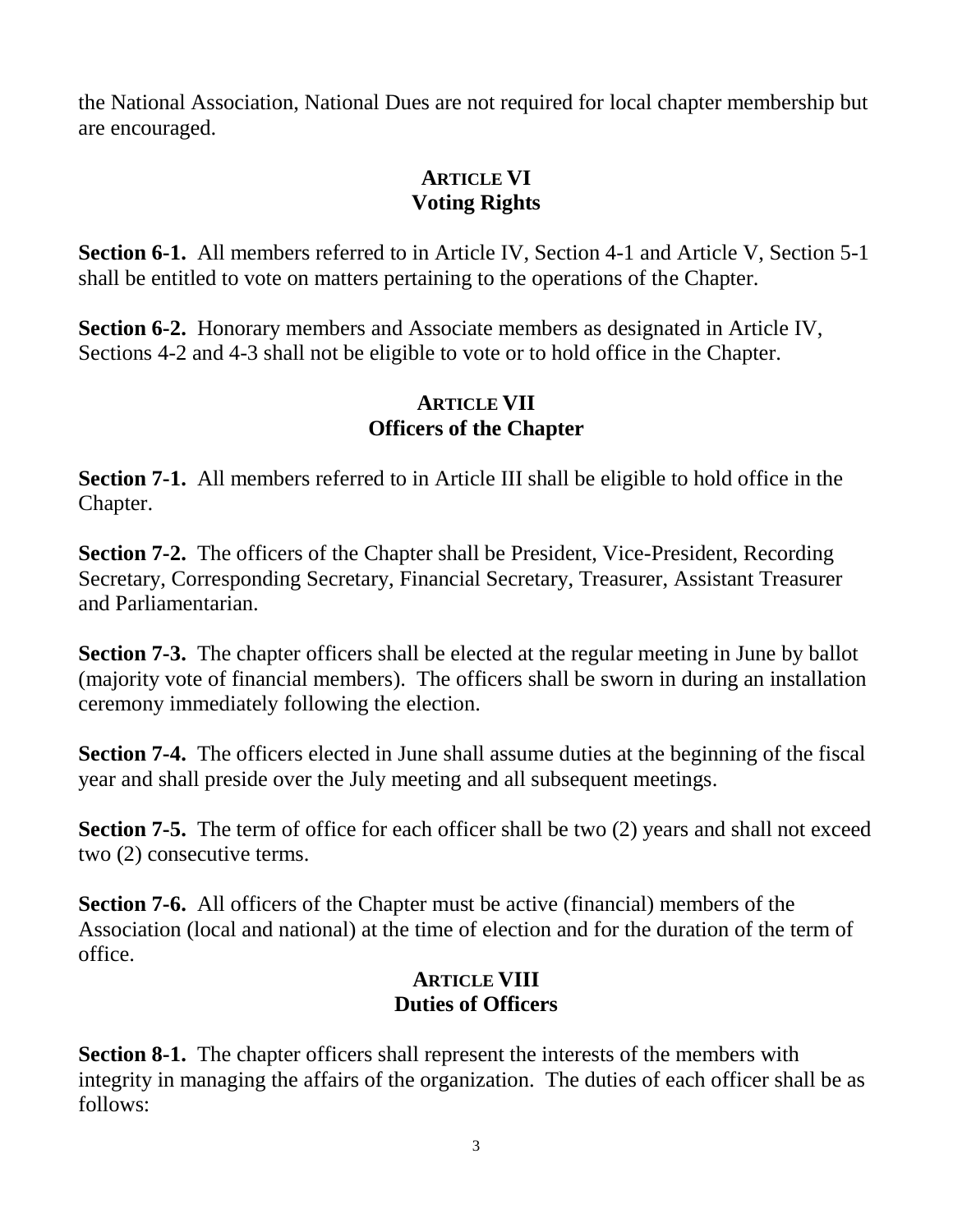### (a) President

- Preside at all meetings of the Chapter and the Executive Committee
- Serve as ex-officio with voice and vote on all chapter committees, with the exception of the Nominating Committee
- Represent the Chapter in an official capacity
- Appoint committees and chairpersons as the Executive Committee may decide upon from time to time

(b)Vice-President

- **•** Perform the functions of the President in his or her absence or incapacity
- **•** Perform functions assigned by the President or Executive Committee
- Oversee and support the operations and activities of all Standing Committees

(c) Recording Secretary

- Record and report minutes of all meetings of the Chapter and the Executive **Committee**
- Maintain records minutes, financial reports, committee reports and other official documents; file with the Chapter's records
- Maintain a roster of all active (financial) members and local alumni

(d)Corresponding Secretary

- Handle all correspondence for the Chapter
- Keep the President posted on all correspondence received and sent in the name of the Chapter
- Send required documents to the Alumni office (annual Chapter Organization Form, Chapter Report and Treasurer's Report of Financial Operations, etc.)
- Read all correspondence at the meetings
- Send notices of all meetings and any other correspondence at the direction of the President or the officer in charge
- Serve in the absence of the Recording Secretary

(e) Treasurer

- Have charge of finances for the Chapter; be bonded by the Chapter
- Receive all money due to the Chapter
- Keep an accurate account of funds collected, deposited and disbursed
- Report to the members the Chapter's financial status; maintain and submit a monthly written financial report
- Make an annual report to the Chapter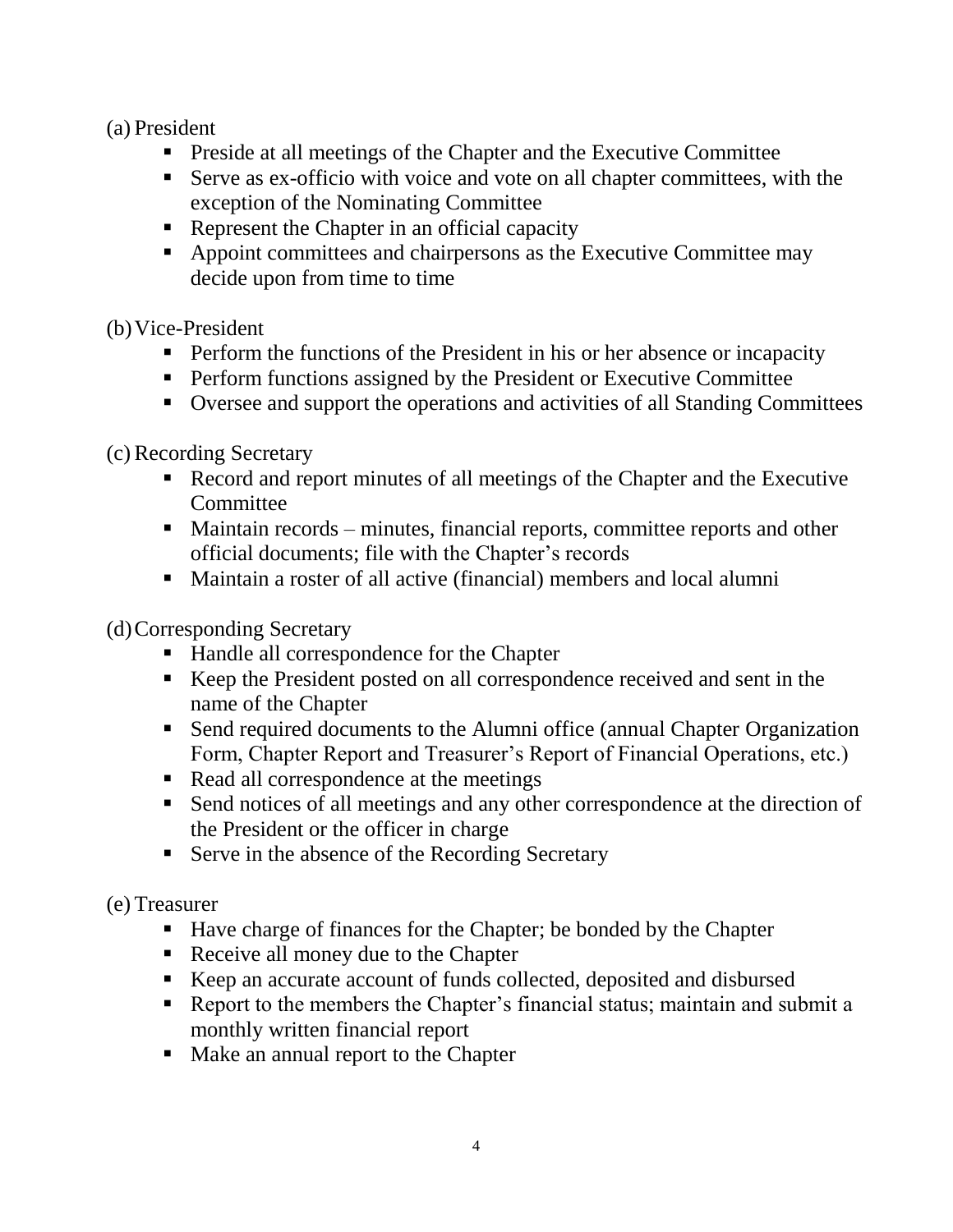- Co-sign all checks with the President and disburse the same only upon request of the Chapter or the Executive Committee; keep the checkbook and deposit book in a safe place
- Serve as a member of the Chapter Finance Committee

(f) Assistant Treasurer

- Assist the Treasurer in the conduct of his or her duties; be bonded by the **Chapter**
- Serve in the absence or incapacity of the Treasurer, as directed by the Chapter or Executive Committee

(g)Financial Secretary

- Distribute receipts for monies received by the Treasurer
- Assist the Treasurer in compiling written reports (monthly and annually)
- Serve as a member of the Finance Committee
- (h)Parliamentarian
	- Assist the presiding officer as an advisor and consultant on procedural matters, based on *Robert's Rules of Order* and the standing rules and operations of the NCCU Alumni Association

**Section 8-2.** Removal from office: Any officer may be removed from office for cause by a three-fourths (3/4) vote of the Chapter, with a written statement of the charges provided to the officer at least thirty (30) days prior to the meeting at which the vote is to be taken, and the officer has been given an opportunity to be heard in his or her own defense prior to the vote. If the vote for removal is affirmative, the officer shall vacate the position immediately, and return all documents, equipment and other materials belonging to the Chapter. Action for removal from office shall be initiated by written petition signed by at least five (5) members of the Chapter.

**Section 8-3.** Vacancies, which may occur because of resignation, death or removal from office, shall be filled by special election. The unexpired term of an officer may be filled temporarily by the President until the special election.

### **ARTICLE IX Executive Committee**

**Section 9-1.** The Executive Committee shall be comprised of the officers of the Chapter (President, Vice-President, Recording Secretary, Corresponding Secretary, Treasurer, Assistant Treasurer, Financial Secretary and Parliamentarian), three (3) members-at-large,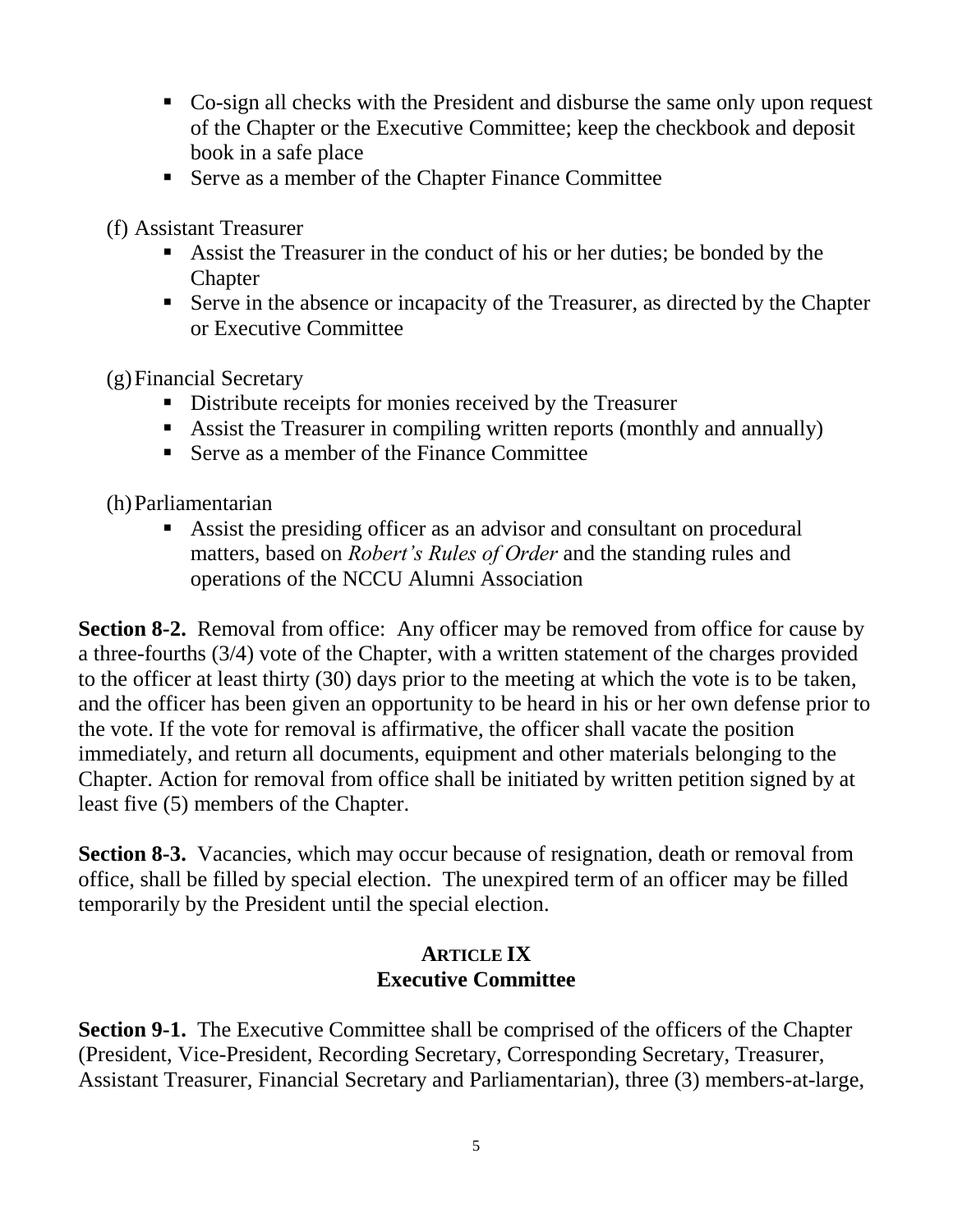and the immediate past President. The Chapter President shall be the chairperson of the Executive Committee.

**Section 9-2.** It shall be the duty of the Executive Committee to prepare and present an annual program for the Chapter, oversee all standing and special committees, receive (but not approve or adopt) committee reports and appropriately monitor the progress of duties and assignments designated to the committees by the Chapter, aid in the preparation of chapter meeting agendas and oversee budget expenditures as approved by the Chapter.

**Section 9-3.** The Executive Committee shall meet at least monthly. Special meetings may be called by the President or by a petition signed by five (5) members of the Executive Committee. Except when called into executive session, committee meetings shall be open to any active (financial) members; however, non-committee members shall not speak without permission and shall not have a vote.

**Section 9-4.** At any duly called meeting of the Executive Committee, a quorum shall consist of 50% of the Executive Committee members.

### **ARTICLE X Standing Committees**

**Section 10-1.** The President shall appoint the Chairpersons of standing committees and shall report the appointments to the Chapter at the first regular meeting after he or she assumes office. Membership on the standing committees is open to any Chapter member.

The Standing Committees shall be:

(a) Budget and Finance Committee: This committee shall be comprised of the Treasurer, Assistant Treasurer, Financial Secretary and other members as appointed by the chapter President. The committee shall prepare a budget for the fiscal year and present same to the Chapter for approval, review the books of the Financial Secretary and the Treasurer annually, make a report to the chapter, and prepare the books for an annual internal review and analysis. The committee shall advise the President and Executive Committee on matters of fiscal policy.

(b) Bylaws and Resolutions Committee: It shall be the duty of this committee to receive recommendations for additions or other changes to the Bylaws from active (financial) members and make periodic reports to the Chapter regarding any findings or recommendations it may have. The committee shall ensure that these Bylaws are in agreement with the National Association's Bylaws and shall make restatements of the Bylaws as needed upon the approval of the Chapter. Generally,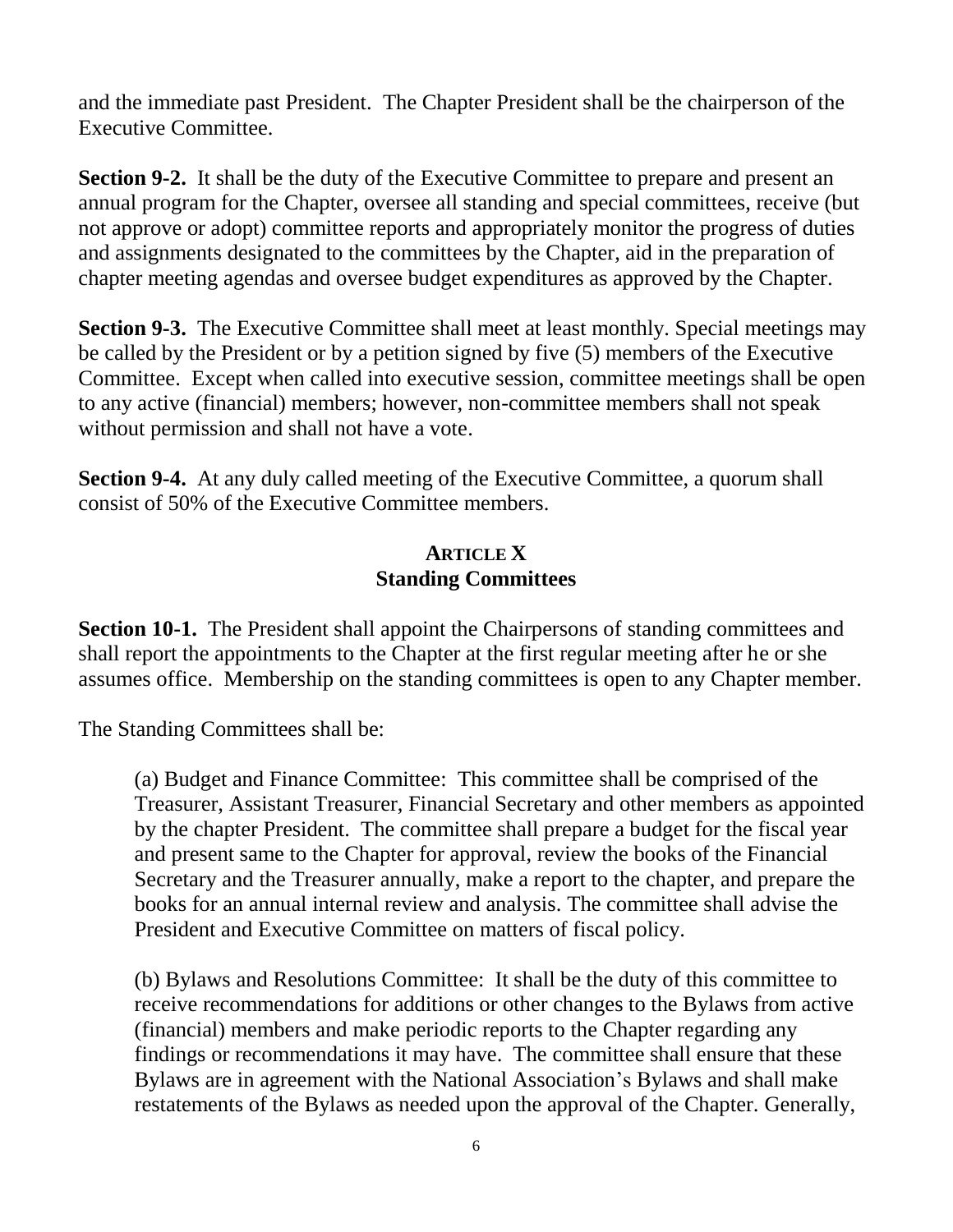the Committee shall be the agent responsible for carrying out the provisions of Article XIV, Section 1 of these Bylaws.

(c) Fundraising Committee: This committee shall plan, develop, and coordinate various fundraising events which aid the Chapter in attaining its financial objectives.

(d) Membership Committee: This committee shall advise the chapter on strategies to solicit new members and memberships; publicity and promotion for membership drives; and the reclamation of inactive members. The committee shall continuously campaign for new chapter members and be responsible for the distribution of membership materials.

(e) Nominating Committee: It shall be the duty of this committee to prepare a slate of nominees for office to be presented to the Chapter in May; and coordinate the election of officers and the installation ceremony in June.

(f) Program Committee: This committee shall plan and coordinate programs and activities concerning the university and the community, and other such events not related to fundraising.

(g) Public Relations Committee: The committee shall publicize and promote meetings and activities of the Chapter through a variety of communication tools, including printed materials, the chapter website, social media and other means.

(h) Scholarship Committee: It shall be the duty of this committee to develop scholarship award criteria and procedures, make and receive recommendations concerning the awarding of scholarships as approved by the Chapter, and coordinate the issuance of scholarship awards.

**Section 10-2.** The President shall appoint such Special Committees as may be deemed necessary for the proper transaction of the business of the Chapter (example: Outreach Committee). The President shall outline the duties of the special committees at their time of appointment.

**Section 10-3.** No committee shall be authorized to create any financial liability without prior approval (as to its purpose and amount) by the Chapter or the Executive Committee.

**Section 10-4.** A majority of each committee shall constitute a quorum, and any questions may be decided by a majority vote of those in attendance.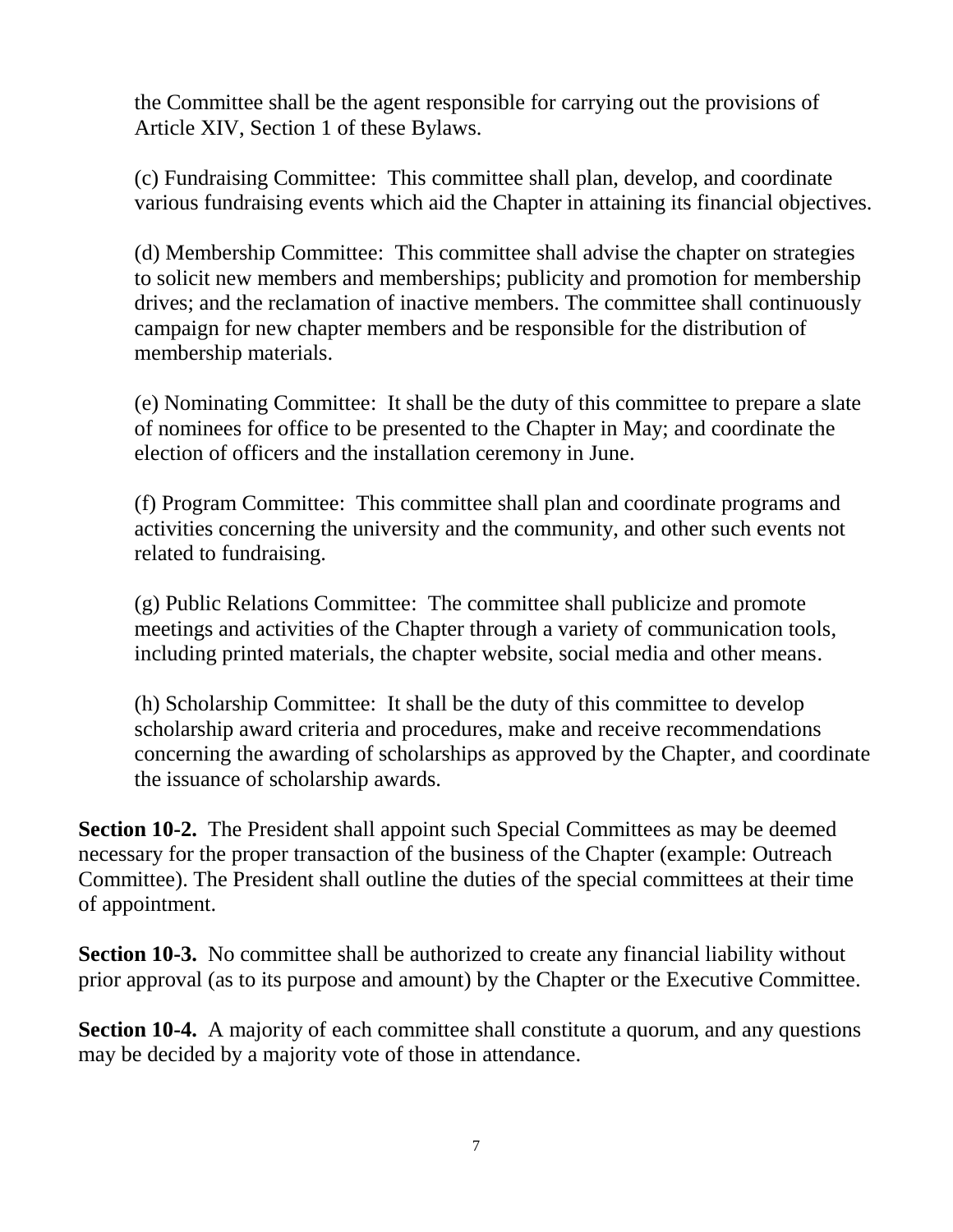## **ARTICLE XI Meetings of the Chapter**

**Section 11-1.** The Chapter shall meet on the second Thursday of each month, with the exception of August, unless otherwise designated by the Executive Committee. The regular meeting place shall be determined and agreed upon by the Chapter.

**Section 11-2.** Special meetings of the Chapter may be called by the Executive Committee. Notification of special meetings shall be communicated to chapter members not less than five (5) days in advance of the meeting date.

**Section 11-3.** At any regularly scheduled and/or special meeting of the Chapter, the active (financial) members present shall constitute a quorum.

**Section 11-4.** The order of business at the regular meetings may be as follows:

- Call to order
- Reading of the minutes of the last meeting
- Report of the Treasurer
- Report of the President/Executive Committee
- Standing and Special Committee Reports
- Unfinished Business
- **E** New Business
- Adjournment

**Section 11-5.** At any duly called meeting of the Chapter, the active (financial) members present shall constitute a quorum. By a majority vote at any regular meeting, the order of business may be set aside for that meeting.

# **ARTICLE XII National and Regional Alumni Meetings**

**Section 12-1.** The President or designated member(s) selected by the Chapter shall represent the Chapter at the Alumni Council Meetings (quarterly), the Annual Meeting and the Regional meetings (Region III) of the North Carolina Central University Alumni Association.

**Section 12-2.** The President or designated representative shall submit at (or prior to) the annual and regional meetings a written Chapter report, the Chapter's assessment and all other required documents, in keeping with the bylaws of the National Alumni Association.